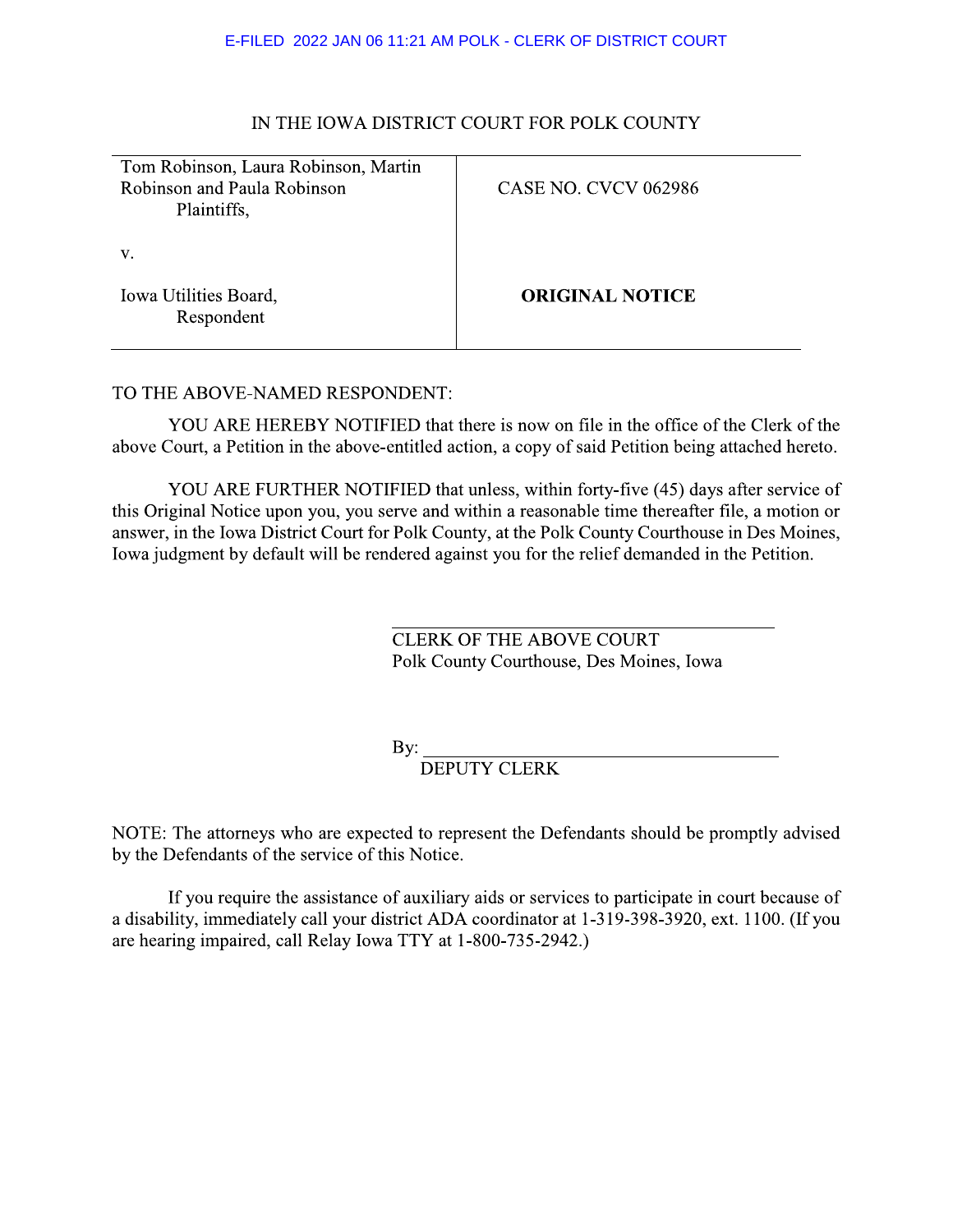# **Instructions to Defendants**

You must file an Answer or a Motion with the clerk of court in the above county within  $A<sub>1</sub>$ 20 days after you receive this Original Notice. If you do not file an Answer or Motion within 20 days after receiving this Original Notice, the court may enter a judgment against you giving Plaintiff what he or she asked for in the Petition.

B. This case has been filed in a county that uses electronic filing. You must register to eFile through the Iowa Judicial Branch website at https://www.iowacourts.state.ia.us/Efile and obtain a log in and password for filing and viewing documents in your case and for receiving service and notices from the court.

- For general rules and information on electronic filing, refer to the Iowa Court Rules, Chapter 16 Pertaining to the Use of Electronic Document Management System, available on the Iowa Judicial Branch website.
- For court rules on the Protection of Personal Privacy in court filings, refer to Division  $\bullet$ VI of the Iowa Court Rules, Chapter 16.
- If you are unable to proceed electronically, you must receive permission from the court  $\bullet$ to file in paper. Contact the clerk of court in the county where the petition was filed for more information on being excused from electronic filing.

If you electronically file your Answer or Motion, it will be served automatically on Plaintiff  $\mathbf{C}$ . or on Plaintiff's attorney(s). A Notice of Electronic Filing (NEF) will tell you if the court has excused Plaintiff from electronic filing. If the court has excused Plaintiff from electronic filing, you must mail a copy of your Answer or Motion to Plaintiff.

## **Important Notice to Defendants**

You should talk to an attorney at once to protect your interest.